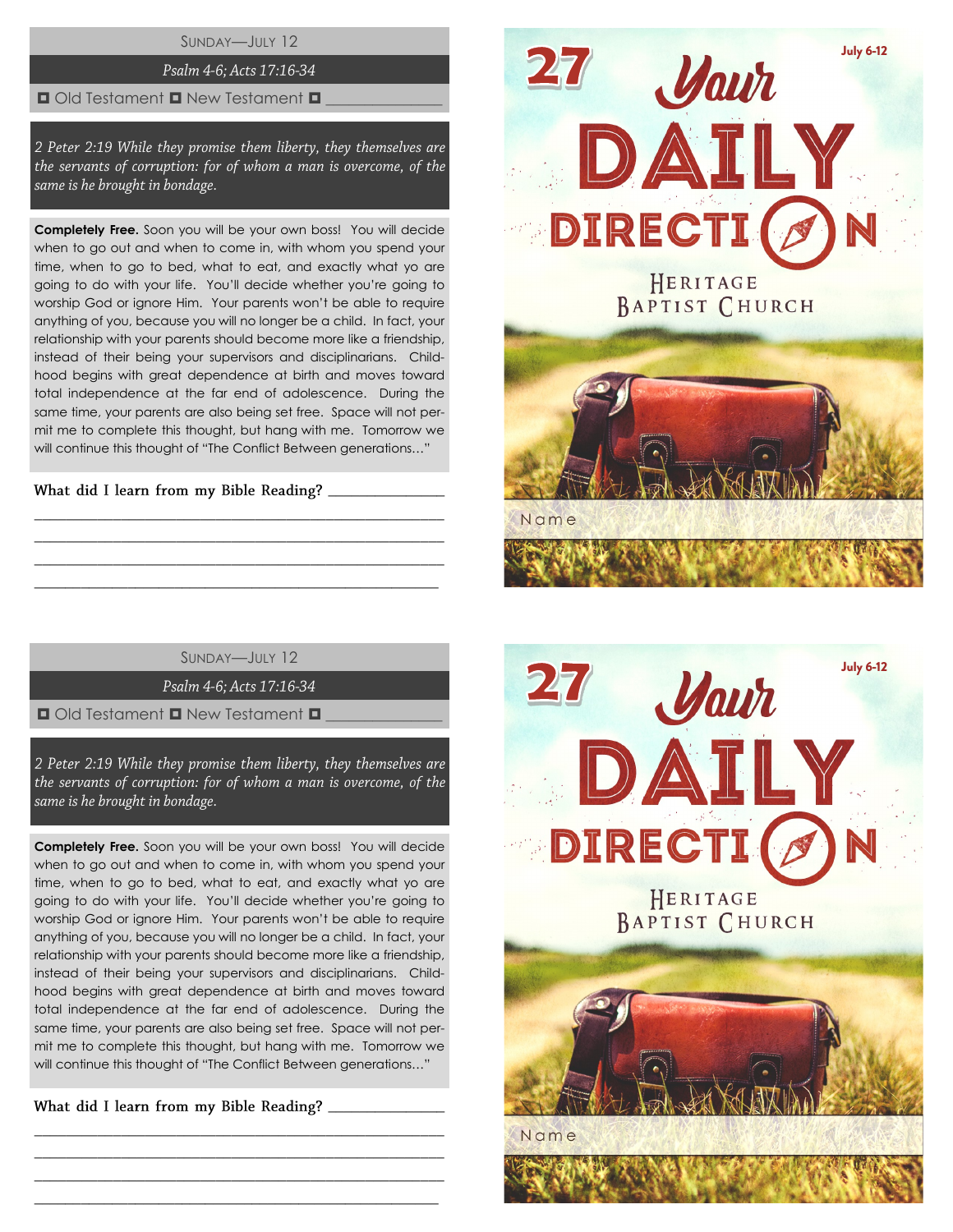# MONDAY—JULY 6

#### Job 32-33; Acts 14

## $\Box$  Old Testament  $\Box$  New Testament  $\Box$

Ecclesiastes 11:9 - Rejoice, O young man, in thy youth; and let thy heart cheer thee in the days of thy youth, and walk in the ways of thine heart, and in the sight of thine eyes: but know thou, that for all these things God will bring thee into judgment.

**The Strongest Feelings.** Young people feel more strongly about EVERYTHING, especially during adolescence. Things that don't seem like such a big deal to adults are an enormous deal to youth. As you experience the next few years of your life, know this—your feelings will grow more intense. Your fears will become more frightening, your pleasures will become more exciting, your irritations will be more distressing, and your frustrations will become more intolerable. Every experience will appear "king-sized" during adolescence. This is why teenagers are often so explosive, and why they sometimes do things without thinking and then regret it later. You'll soon learn that feelings run deep and powerful during you teen years. We are going to discuss six characteristics of emotions during adolescence. You may end up feeling like a human yo-yo!

## What did I learn from my Bible Reading?\_\_\_

SATURDAY—JULY 11

Psalm 1-3; Acts 17:1-15

 $\Box$  Old Testament  $\Box$  New Testament  $\Box$ 

1 Peter 2:16 As free, and not using your liberty for a cloke of maliciousness, but as the servants of God.

**#3. The Declaration of Independence.** (cont…) Each time you learn a new behavior, you are granted additional independence from your parents. You now can wash behind your own ears! More and more throughout the years, you have learned to do on your own what only your parents could do for you before. Your learning to complete more difficult assignments and to think for yourself. With each step in the growth process, you've become more independent from your parents and they have gained more freedom from the task of serving you. In a few years, that process will be complete. You will be totally independent of mom and dad, and they will be totally free from the obligation of serving you. Sounds like fun, right? As much as you anticipate with excitement the prospect of being FREE, there are somethings you should know.

## What did I learn from my Bible Reading?

MONDAY—JULY 6

\_\_\_\_\_\_\_\_\_\_\_\_\_\_\_\_\_\_\_\_\_\_\_\_\_\_\_\_\_\_\_\_\_\_\_\_\_\_\_\_\_\_\_\_\_\_\_\_\_\_\_\_ \_\_\_\_\_\_\_\_\_\_\_\_\_\_\_\_\_\_\_\_\_\_\_\_\_\_\_\_\_\_\_\_\_\_\_\_\_\_\_\_\_\_\_\_\_\_\_\_\_\_\_\_ \_\_\_\_\_\_\_\_\_\_\_\_\_\_\_\_\_\_\_\_\_\_\_\_\_\_\_\_\_\_\_\_\_\_\_\_\_\_\_\_\_\_\_\_\_\_\_\_\_\_\_\_ \_\_\_\_\_\_\_\_\_\_\_\_\_\_\_\_\_\_\_\_\_\_\_\_\_\_\_\_\_\_\_\_\_\_\_\_\_\_\_\_\_\_\_\_\_\_\_\_\_\_\_\_

Job 32-33; Acts 14

 $\Box$  Old Testament  $\Box$  New Testament  $\Box$ 

Ecclesiastes 11:9 - Rejoice, O young man, in thy youth; and let thy heart cheer thee in the days of thy youth, and walk in the ways of thine heart, and in the sight of thine eyes: but know thou, that for all these things God will bring thee into judgment.

**The Strongest Feelings.** Young people feel more strongly about EVERYTHING, especially during adolescence. Things that don't seem like such a big deal to adults are an enormous deal to youth. As you experience the next few years of your life, know this—your feelings will grow more intense. Your fears will become more frightening, your pleasures will become more exciting, your irritations will be more distressing, and your frustrations will become more intolerable. Every experience will appear "king-sized" during adolescence. This is why teenagers are often so explosive, and why they sometimes do things without thinking and then regret it later. You'll soon learn that feelings run deep and powerful during you teen years. We are going to discuss six characteristics of emotions during adolescence. You may end up feeling like a human yo-yo!

\_\_\_\_\_\_\_\_\_\_\_\_\_\_\_\_\_\_\_\_\_\_\_\_\_\_\_\_\_\_\_\_\_\_\_\_\_\_\_\_\_\_\_\_\_\_\_\_\_\_\_\_ \_\_\_\_\_\_\_\_\_\_\_\_\_\_\_\_\_\_\_\_\_\_\_\_\_\_\_\_\_\_\_\_\_\_\_\_\_\_\_\_\_\_\_\_\_\_\_\_\_\_\_\_ \_\_\_\_\_\_\_\_\_\_\_\_\_\_\_\_\_\_\_\_\_\_\_\_\_\_\_\_\_\_\_\_\_\_\_\_\_\_\_\_\_\_\_\_\_\_\_\_\_\_\_\_ \_\_\_\_\_\_\_\_\_\_\_\_\_\_\_\_\_\_\_\_\_\_\_\_\_\_\_\_\_\_\_\_\_\_\_\_\_\_\_\_\_\_\_\_\_\_\_\_\_\_\_\_

\_\_\_\_\_\_\_\_\_\_\_\_\_\_\_\_

SATURDAY—JULY 11

\_\_\_\_\_\_\_\_\_\_\_\_\_\_\_\_\_\_\_\_\_\_\_\_\_\_\_\_\_\_\_\_\_\_\_\_\_\_\_\_\_\_\_\_\_\_\_\_\_\_\_\_ \_\_\_\_\_\_\_\_\_\_\_\_\_\_\_\_\_\_\_\_\_\_\_\_\_\_\_\_\_\_\_\_\_\_\_\_\_\_\_\_\_\_\_\_\_\_\_\_\_\_\_\_ \_\_\_\_\_\_\_\_\_\_\_\_\_\_\_\_\_\_\_\_\_\_\_\_\_\_\_\_\_\_\_\_\_\_\_\_\_\_\_\_\_\_\_\_\_\_\_\_\_\_\_\_ \_\_\_\_\_\_\_\_\_\_\_\_\_\_\_\_\_\_\_\_\_\_\_\_\_\_\_\_\_\_\_\_\_\_\_\_\_\_\_\_\_\_\_\_\_\_\_\_\_\_\_\_

Psalm 1-3; Acts 17:1-15

 $\blacksquare$  Old Testament  $\blacksquare$  New Testament  $\blacksquare$ 

1 Peter 2:16 As free, and not using your liberty for a cloke of maliciousness, but as the servants of God.

**#3. The Declaration of Independence.** (cont…) Each time you learn a new behavior, you are granted additional independence from your parents. You now can wash behind your own ears! More and more throughout the years, you have learned to do on your own what only your parents could do for you before. Your learning to complete more difficult assignments and to think for yourself. With each step in the growth process, you've become more independent from your parents and they have gained more freedom from the task of serving you. In a few years, that process will be complete. You will be totally independent of mom and dad, and they will be totally free from the obligation of serving you. Sounds like fun, right? As much as you anticipate with excitement the prospect of being FREE, there are somethings you should know.

\_\_\_\_\_\_\_\_\_\_\_\_\_\_\_\_\_\_\_\_\_\_\_\_\_\_\_\_\_\_\_\_\_\_\_\_\_\_\_\_\_\_\_\_\_\_\_\_\_\_\_\_ \_\_\_\_\_\_\_\_\_\_\_\_\_\_\_\_\_\_\_\_\_\_\_\_\_\_\_\_\_\_\_\_\_\_\_\_\_\_\_\_\_\_\_\_\_\_\_\_\_\_\_\_ \_\_\_\_\_\_\_\_\_\_\_\_\_\_\_\_\_\_\_\_\_\_\_\_\_\_\_\_\_\_\_\_\_\_\_\_\_\_\_\_\_\_\_\_\_\_\_\_\_\_\_\_ \_\_\_\_\_\_\_\_\_\_\_\_\_\_\_\_\_\_\_\_\_\_\_\_\_\_\_\_\_\_\_\_\_\_\_\_\_\_\_\_\_\_\_\_\_\_\_\_\_\_\_\_

\_\_\_\_\_\_\_\_\_\_\_\_\_\_\_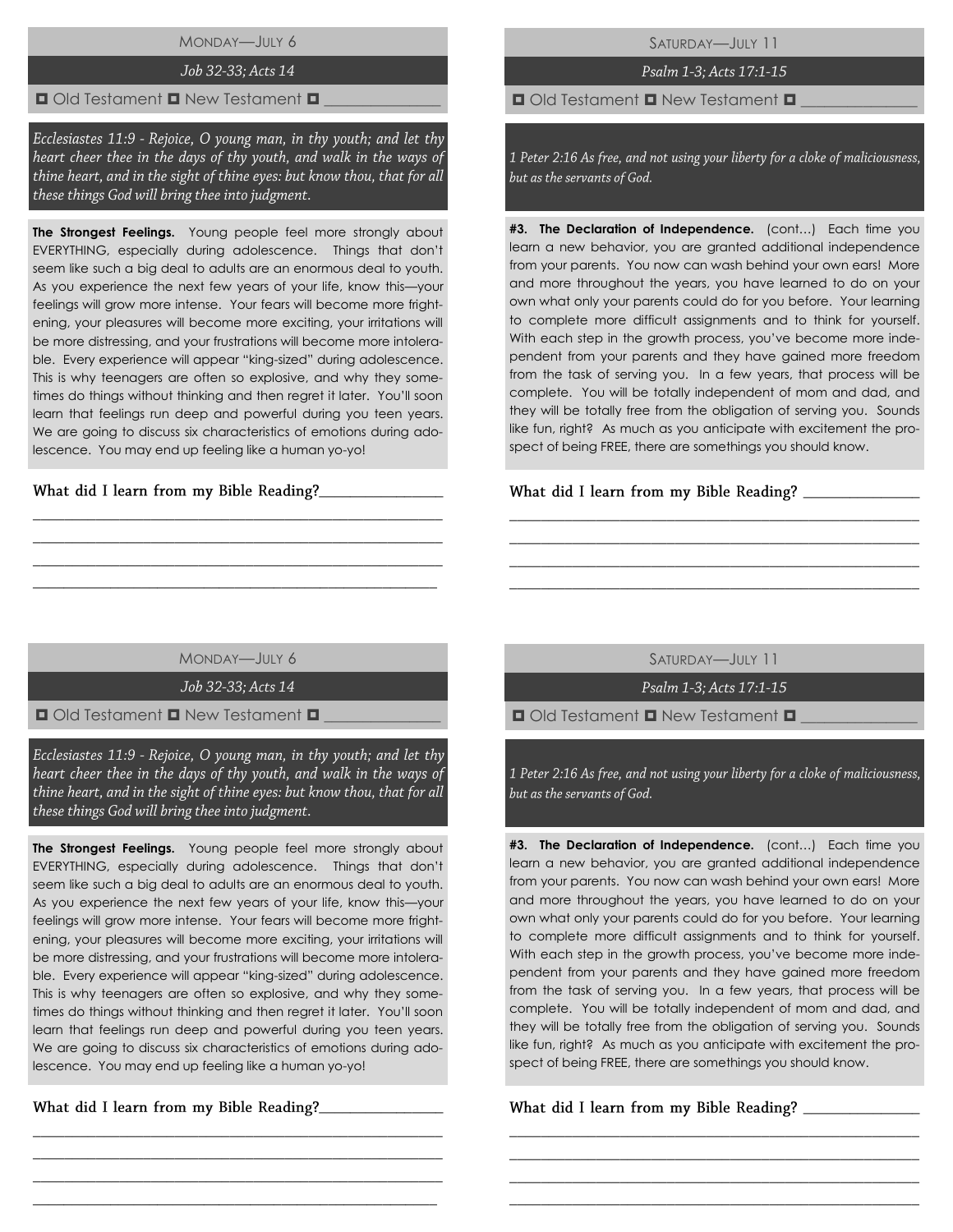FRIDAY—JULY 10

## Job 41-42; Acts 16:22-40

## $\blacksquare$  Old Testament  $\blacksquare$  New Testament  $\blacksquare$

Galatians 5:13 For, brethren, ye have been called unto liberty; only use not liberty for an occasion to the flesh, but by love serve one another.

**#3. The Declaration of Independence.** Now let's talk heart-to-heart about another emotional problem that usually arises during adolescence. Let's call it "The Conflict Between Generations." This phrase refers to the irritation and harsh feelings that are likely to occur between you and your parents during teen years. There are some stressful changes that will occur in your relationship with mom and dad. When you were born, you were totally dependent upon them for everything. Your very life was in their hands—you could do nothing for yourself: you couldn't roll over, scratch your head. You couldn't even ask for food without using the scream that God gave you. But as you've grown, learned, and developed, you began getting free from that dependence. Soon you could hold your own bottle. You learned to crawl and before long, you were walking...

What did I learn from my Bible Reading?

TUESDAY—JULY 7

Job 34-35; Acts 14:1-21

 $\Box$  Old Testament  $\Box$  New Testament  $\Box$ 

1 Timothy 4:12 - Let no man despise thy youth; but be thou an example of the believers, in word, in conversation, in charity, in spirit, in faith, in purity.

**#1. The Cyclical Emotions.** It will help you to know that feelings tend to go from high to low to high to low. "Big deal," you say, "what does that mean?" It means that when you are depressed and unhappy, when nothing is going right and life doesn't seem worth living, just hang around for a few days. You won't remain depressed very long. Your circumstances will change, and the sun will rise again. Sooner or later you'll wake up one morning and be glad you are alive. You'll bounce out of bed and whistle at the birds and wave at the flowers. But I must warn you that positive feelings don't continue either. Few people stay extremely happy or depressed for very long. The usual pattern of emotions move up and down. Emotions can be affected by your health, how much sleep you get, or how things are going in your life. The world is not often how it appears. Our emotions can distort the true picture. So be aware that feelings are unstable.

## **\_**\_\_\_\_\_\_\_\_\_\_\_\_\_\_\_

FRIDAY—JULY 10

\_\_\_\_\_\_\_\_\_\_\_\_\_\_\_\_\_\_\_\_\_\_\_\_\_\_\_\_\_\_\_\_\_\_\_\_\_\_\_\_\_\_\_\_\_\_\_\_\_\_\_\_ \_\_\_\_\_\_\_\_\_\_\_\_\_\_\_\_\_\_\_\_\_\_\_\_\_\_\_\_\_\_\_\_\_\_\_\_\_\_\_\_\_\_\_\_\_\_\_\_\_\_\_\_ \_\_\_\_\_\_\_\_\_\_\_\_\_\_\_\_\_\_\_\_\_\_\_\_\_\_\_\_\_\_\_\_\_\_\_\_\_\_\_\_\_\_\_\_\_\_\_\_\_\_\_\_  $\_$  , and the set of the set of the set of the set of the set of the set of the set of the set of the set of the set of the set of the set of the set of the set of the set of the set of the set of the set of the set of th

Job 41-42; Acts 16:22-40

 $\blacksquare$  Old Testament  $\blacksquare$  New Testament  $\blacksquare$ 

Galatians 5:13 For, brethren, ye have been called unto liberty; only use not liberty for an occasion to the flesh, but by love serve one another.

**#3. The Declaration of Independence.** Now let's talk heart-to-heart about another emotional problem that usually arises during adolescence. Let's call it "The Conflict Between Generations." This phrase refers to the irritation and harsh feelings that are likely to occur between you and your parents during teen years. There are some stressful changes that will occur in your relationship with mom and dad. When you were born, you were totally dependent upon them for everything. Your very life was in their hands—you could do nothing for yourself: you couldn't roll over, scratch your head. You couldn't even ask for food without using the scream that God gave you. But as you've grown, learned, and developed, you began getting free from that dependence. Soon you could hold your own bottle. You learned to crawl and before long, you were walking...

\_\_\_\_\_\_\_\_\_\_\_\_\_\_\_\_\_\_\_\_\_\_\_\_\_\_\_\_\_\_\_\_\_\_\_\_\_\_\_\_\_\_\_\_\_\_\_\_\_\_\_\_ \_\_\_\_\_\_\_\_\_\_\_\_\_\_\_\_\_\_\_\_\_\_\_\_\_\_\_\_\_\_\_\_\_\_\_\_\_\_\_\_\_\_\_\_\_\_\_\_\_\_\_\_ \_\_\_\_\_\_\_\_\_\_\_\_\_\_\_\_\_\_\_\_\_\_\_\_\_\_\_\_\_\_\_\_\_\_\_\_\_\_\_\_\_\_\_\_\_\_\_\_\_\_\_\_  $\_$  , and the set of the set of the set of the set of the set of the set of the set of the set of the set of the set of the set of the set of the set of the set of the set of the set of the set of the set of the set of th

\_\_\_\_\_\_\_\_\_\_\_\_\_\_\_

TUESDAY—JULY 7

\_\_\_\_\_\_\_\_\_\_\_\_\_\_\_\_\_\_\_\_\_\_\_\_\_\_\_\_\_\_\_\_\_\_\_\_\_\_\_\_\_\_\_\_\_\_\_\_\_\_\_\_ \_\_\_\_\_\_\_\_\_\_\_\_\_\_\_\_\_\_\_\_\_\_\_\_\_\_\_\_\_\_\_\_\_\_\_\_\_\_\_\_\_\_\_\_\_\_\_\_\_\_\_\_ \_\_\_\_\_\_\_\_\_\_\_\_\_\_\_\_\_\_\_\_\_\_\_\_\_\_\_\_\_\_\_\_\_\_\_\_\_\_\_\_\_\_\_\_\_\_\_\_\_\_\_\_ \_\_\_\_\_\_\_\_\_\_\_\_\_\_\_\_\_\_\_\_\_\_\_\_\_\_\_\_\_\_\_\_\_\_\_\_\_\_\_\_\_\_\_\_\_\_\_\_\_\_\_\_

Job 34-35; Acts 14:1-21

 $\Box$  Old Testament  $\Box$  New Testament  $\Box$ 

1 Timothy 4:12 - Let no man despise thy youth; but be thou an example of the believers, in word, in conversation, in charity, in spirit, in faith, in purity.

**#1. The Cyclical Emotions.** It will help you to know that feelings tend to go from high to low to high to low. "Big deal," you say, "what does that mean?" It means that when you are depressed and unhappy, when nothing is going right and life doesn't seem worth living, just hang around for a few days. You won't remain depressed very long. Your circumstances will change, and the sun will rise again. Sooner or later you'll wake up one morning and be glad you are alive. You'll bounce out of bed and whistle at the birds and wave at the flowers. But I must warn you that positive feelings don't continue either. Few people stay extremely happy or depressed for very long. The usual pattern of emotions move up and down. Emotions can be affected by your health, how much sleep you get, or how things are going in your life. The world is not often how it appears. Our emotions can distort the true picture. So be aware that feelings are unstable.

\_\_\_\_\_\_\_\_\_\_\_\_\_\_\_\_\_\_\_\_\_\_\_\_\_\_\_\_\_\_\_\_\_\_\_\_\_\_\_\_\_\_\_\_\_\_\_\_\_\_\_\_ \_\_\_\_\_\_\_\_\_\_\_\_\_\_\_\_\_\_\_\_\_\_\_\_\_\_\_\_\_\_\_\_\_\_\_\_\_\_\_\_\_\_\_\_\_\_\_\_\_\_\_\_ \_\_\_\_\_\_\_\_\_\_\_\_\_\_\_\_\_\_\_\_\_\_\_\_\_\_\_\_\_\_\_\_\_\_\_\_\_\_\_\_\_\_\_\_\_\_\_\_\_\_\_\_ \_\_\_\_\_\_\_\_\_\_\_\_\_\_\_\_\_\_\_\_\_\_\_\_\_\_\_\_\_\_\_\_\_\_\_\_\_\_\_\_\_\_\_\_\_\_\_\_\_\_\_\_

## What did I learn from my Bible Reading?